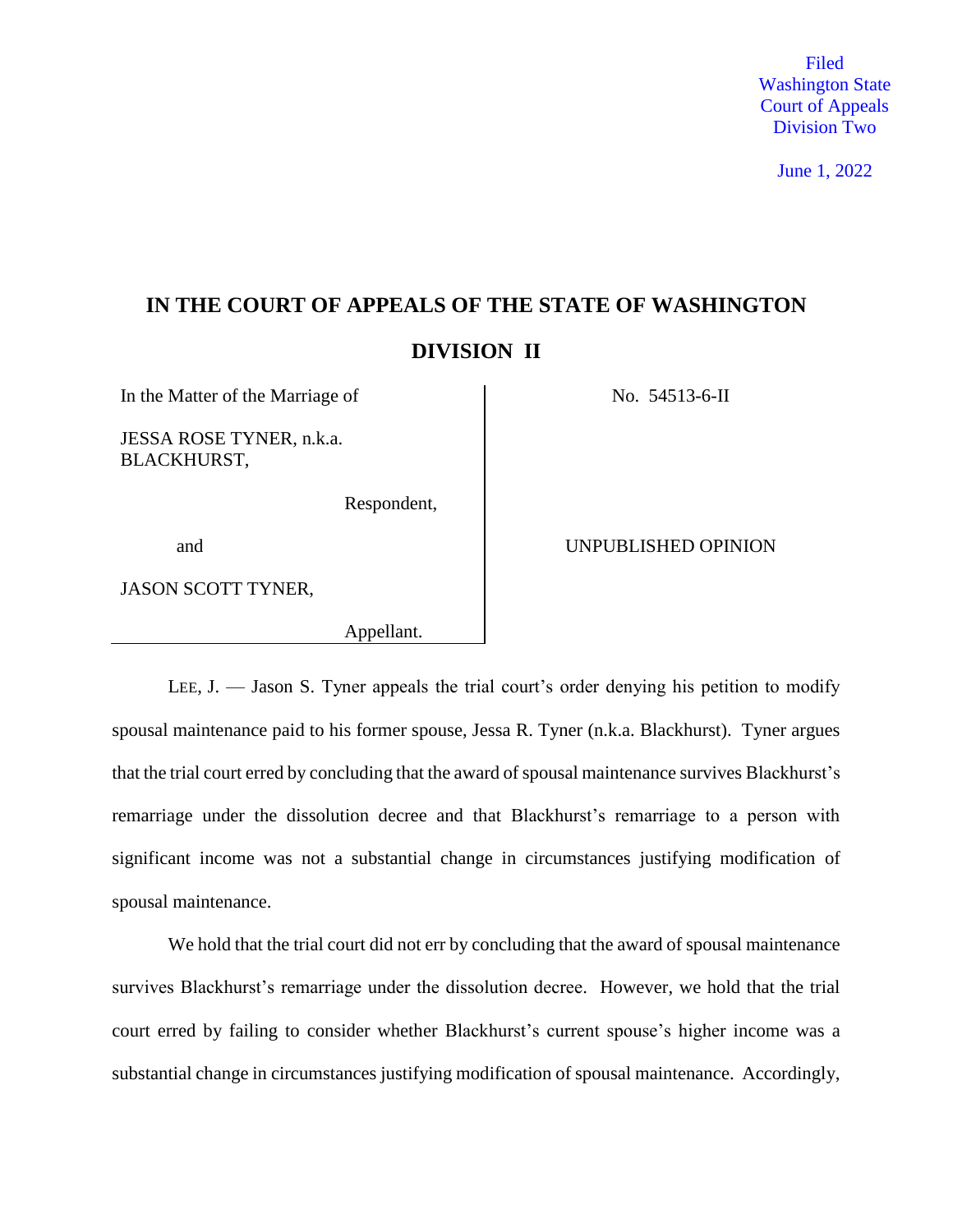we reverse the trial court's order denying Tyner's petition to modify spousal maintenance and remand for proceedings consistent with this opinion.

#### FACTS

Tyner and Blackhurst finalized their dissolution by agreement on March 15, 2018. The

dissolution decree provides that Tyner will pay spousal maintenance to Blackhurst for 10 years.

The dissolution decree states:

13. **Spousal Support** (maintenance/alimony)

 $\boxtimes$  The (*check one*):  $\boxtimes$  Respondent must pay spousal support as follows:

Years 1 through 4: \$5,000 per month

Years 5 and 6: \$4,000 per month Years 7 and 8: \$3,000 per month Years 9 and 10: \$2,500 per month

 Each payment shall be due on the 5th day of the month, beginning March 5, 2018.

 **Termination:** Spousal support will end when either spouse dies, or the spouse receiving support gets married or registers a new domestic partnership *unless* a different date or event is provided below:

 $\boxtimes$  Date: The husband shall pay maintenance for 10 years. The last payment shall be due on March 5, 2028.

**Make all payments to** (*check one*):

 $\boxtimes$  Directly to the Petitioner.

Clerk's Papers (CP) at 4. This spousal maintenance provision was provided for on a mandatory pattern form for dissolution decrees provided by the State from 2016 to 2019. At the time of the dissolution, Tyner was self-represented, and Blackhurst was represented by an attorney. Before signing the dissolution decree, Tyner went through each line of the agreement with members of his own family, with Blackhurst's father, and with Blackhurst's lawyer.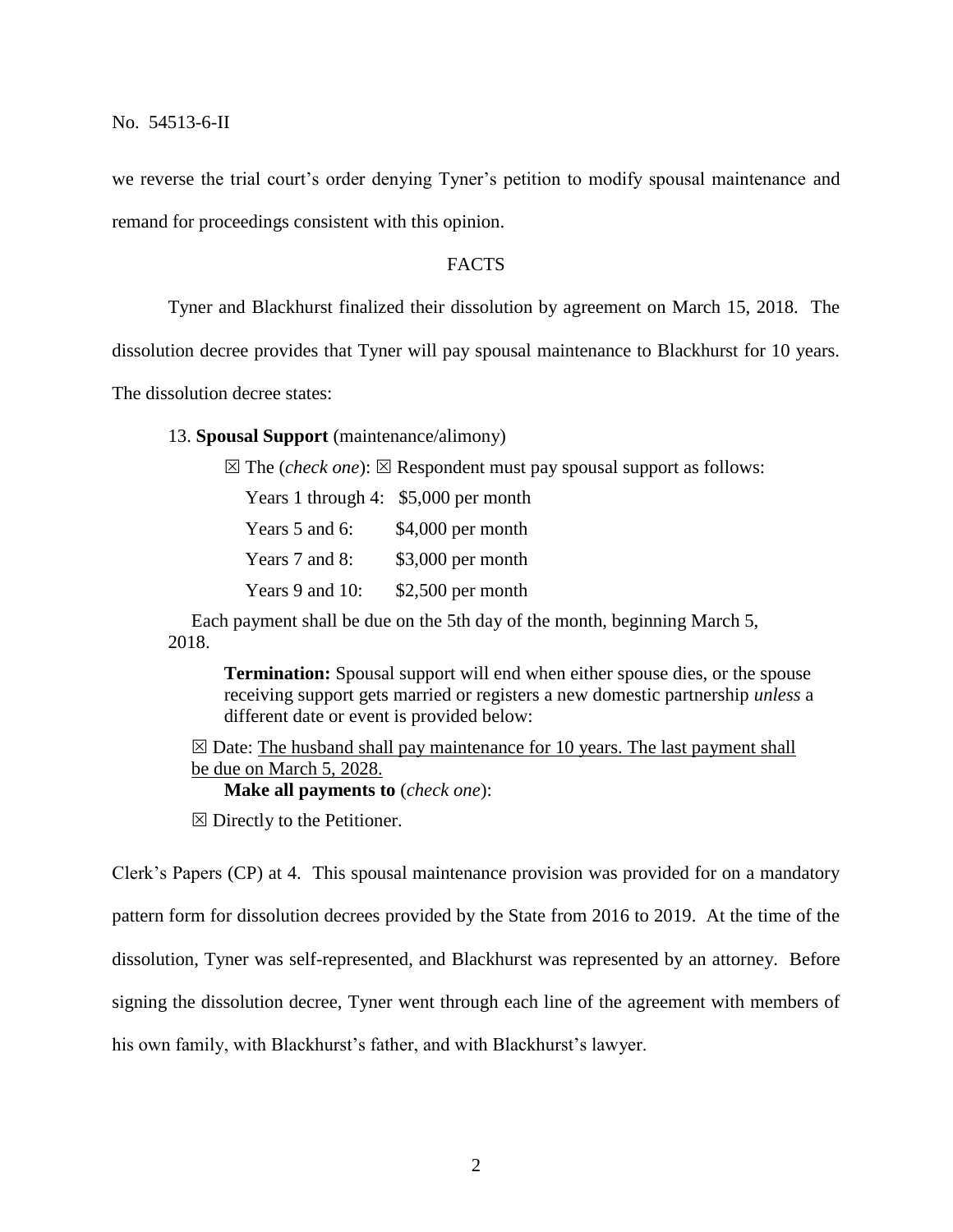Blackhurst remarried on July 13, 2019, and Blackhurst's current spouse's income is \$215,000.00 per year. Blackhurst was a stay-at-home mother during her marriage to Tyner and is not currently employed. Tyner has an income of approximately \$140,000.00 per year.

Tyner sought modification of the spousal maintenance award based on Blackhurst's remarriage to a person earning significant income and relocation with their children to Oregon. After an evidentiary hearing on Tyner's modification request, the trial court denied Tyner's request for modification in an oral ruling. The trial court later expressly incorporated its findings from its oral ruling into its final order denying Tyner's petition to modify spousal maintenance.

The trial court found that, per the dissolution decree, the spousal maintenance award survives Blackhurst's remarriage. The trial court stated that the award survived because "there is clear and unequivocal intent shown by the language in the final divorce order to make maintenance in effect for a specific time and continue after remarriage." 2 Verbatim Report of Proceedings (VRP) (Mar. 4, 2020) at 16. The trial court did not consider Tyner's subjective intent because there was no ambiguity in the language of the spousal maintenance provision.

The trial court denied Tyner's request for modification of the award because Tyner "knew or should have known" that Blackhurst could remarry, Blackhurst's remarriage was a circumstance Tyner "could have contemplated" and "objectively should have [] contemplated" because the dissolution decree expressly addressed Blackhurst's remarriage in the spousal maintenance provision, and Tyner went over drafts of the decree step by step. 2 VRP (Mar. 4, 2020) at 18. The trial court noted, however, that "Tyner clearly did not contemplate subjectively any remarriage of his ex-wife." 2 VRP (Mar. 4, 2020) at 19.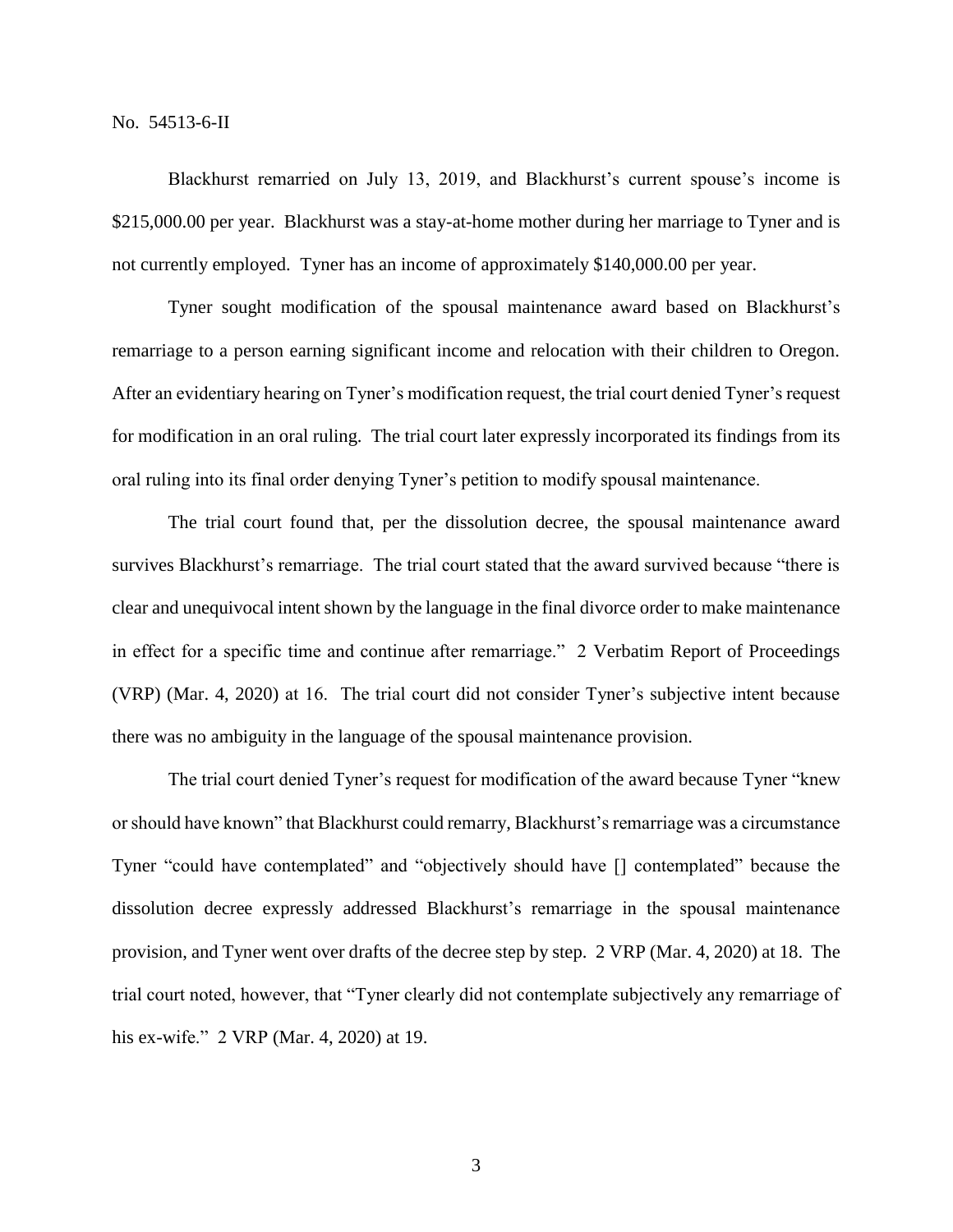$\overline{a}$ 

The trial court also found that Blackhurst's current spouse's higher income did not justify modification because it was "connected to the possibility of remarriage" which was "expressly addressed in the divorce order" and was therefore "within the sphere of possible contemplation at the time of the dissolution." 2 VRP (Mar. 4, 2020) at 19.

Tyner appeals.

## ANALYSIS

## A. SPOUSAL MAINTENANCE PROVISION IN DISSOLUTION DECREE

Tyner argues that the trial court erred by concluding that the spousal maintenance award survives Blackhurst's remarriage because the parties never agreed to spousal maintenance surviving Blackhurst's remarriage and because the spousal maintenance provision in the decree misstates the law.<sup>1</sup> We disagree.

## 1. The Decree Unambiguously States That Spousal Maintenance Survives Remarriage

a. Standard of review

We review questions of law de novo. *Young v. Toyota Motor Sales, U.S.A.*, 196 Wn.2d 310, 317, 472 P.3d 990 (2020). "[C]ontract interpretation is a question of law when the interpretation does not depend on the use of extrinsic evidence." *Viking Bank v. Firgrove Commons 3, LLC*, 183 Wn. App. 706, 711, 334 P.3d 116 (2014).

Here, the trial court heard testimony and considered documentary evidence before interpreting the spousal maintenance provision in the dissolution decree. However, as discussed below, the contract presents no ambiguity, and no extrinsic evidence is required to interpret the

 $<sup>1</sup>$  Tyner also argues that he is entitled to be compensated for maintenance payments made since</sup> Blackhurst's remarriage. Because we hold that Tyner's spousal maintenance obligation continues, we do not address Tyner's argument.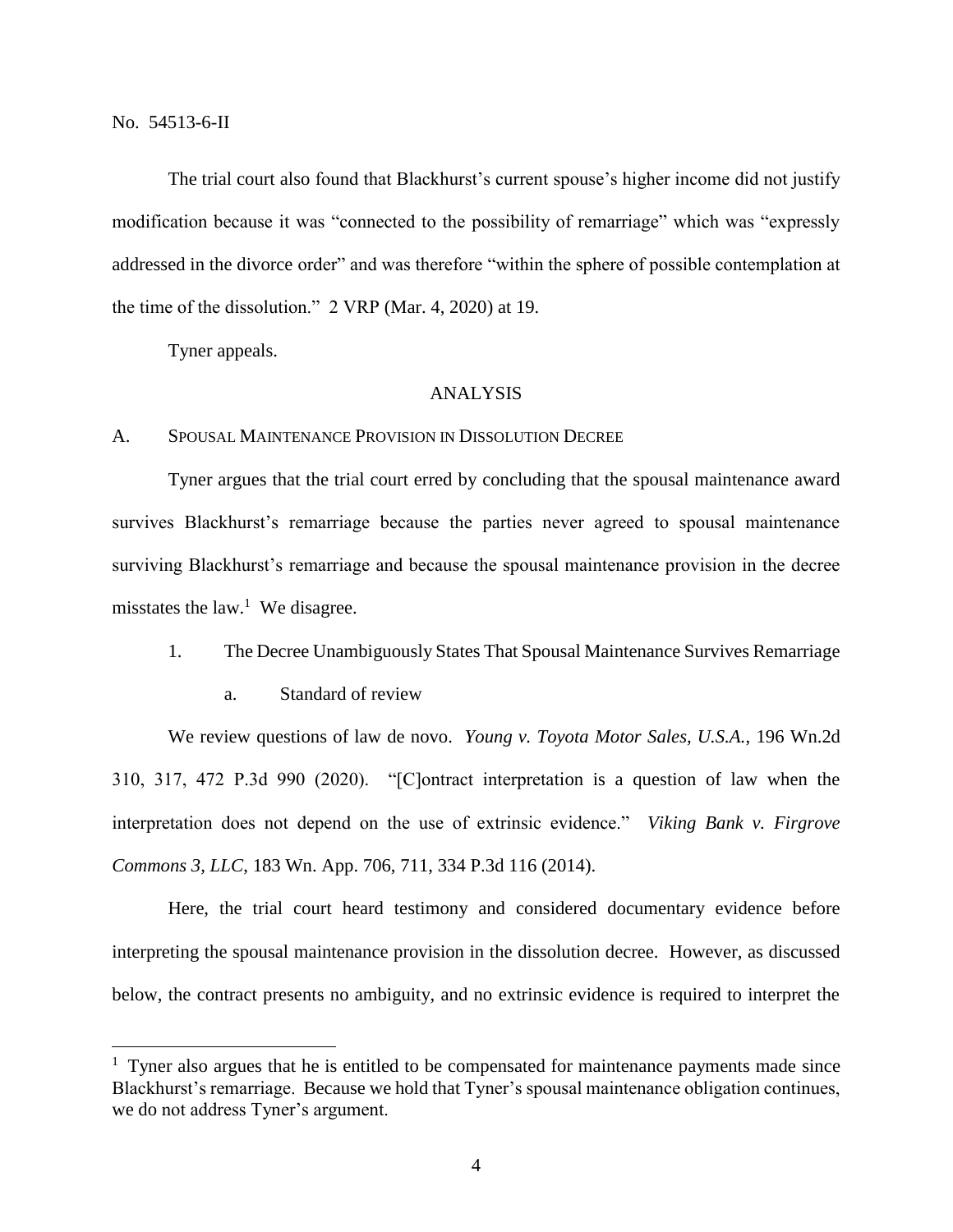contract terms. Therefore, interpreting the spousal maintenance provision is a question of law that we review de novo. *See Young*, 196 Wn.2d at 317; *Viking Bank*, 183 Wn. App. at 711.

## b. Interpretation of spousal maintenance provision

"A contract is not ambiguous when a reading of the contract as a whole leads to only one meaning." *Jacoby v. Grays Harbor Chair & Mfg. Co.*, 77 Wn.2d 911, 917, 468 P.2d 666 (1970). "A contract provision is not ambiguous merely because the parties to the contract suggest opposing meanings." *GMAC v. Everett Chevrolet, Inc.*, 179 Wn. App. 126, 135, 317 P.3d 1074, *review denied*, 181 Wn.2d 1008 (2014).

We "follow the objective manifestation theory of contracts." *Hearst Commc'ns, Inc. v. Seattle Times Co.*, 154 Wn.2d 493, 503, 115 P.3d 262 (2005). Under this approach, we "attempt to determine the parties' intent by focusing on the objective manifestations of the agreement, rather than on the unexpressed subjective intent of the parties." *Id.* "[T]he subjective intent of the parties is generally irrelevant if the intent can be determined from the actual words used." *Id.* at 504. While surrounding circumstances and other extrinsic evidence can be considered, they must "be used 'to determine the meaning of *specific words and terms used*' and not to 'show an intention independent of the instrument' or to 'vary, contradict or modify the written word.'" *Id.* at 503 (quoting *Hollis v. Garwall, Inc.*, 137 Wn.2d 683, 695-96, 974 P.2d 836 (1999)).

Here, the dissolution decree expressly states that spousal maintenance would end upon either party's death or Blackhurst's remarriage "*unless* a different date or event is provided below." CP at 4. The parties checked the "Date" box immediately below this statement and provided that "[t]he husband shall pay maintenance for 10 years. The last payment shall be due on March 5, 2028." CP at 4. The intent in this dissolution decree provision is clear: the parties intended for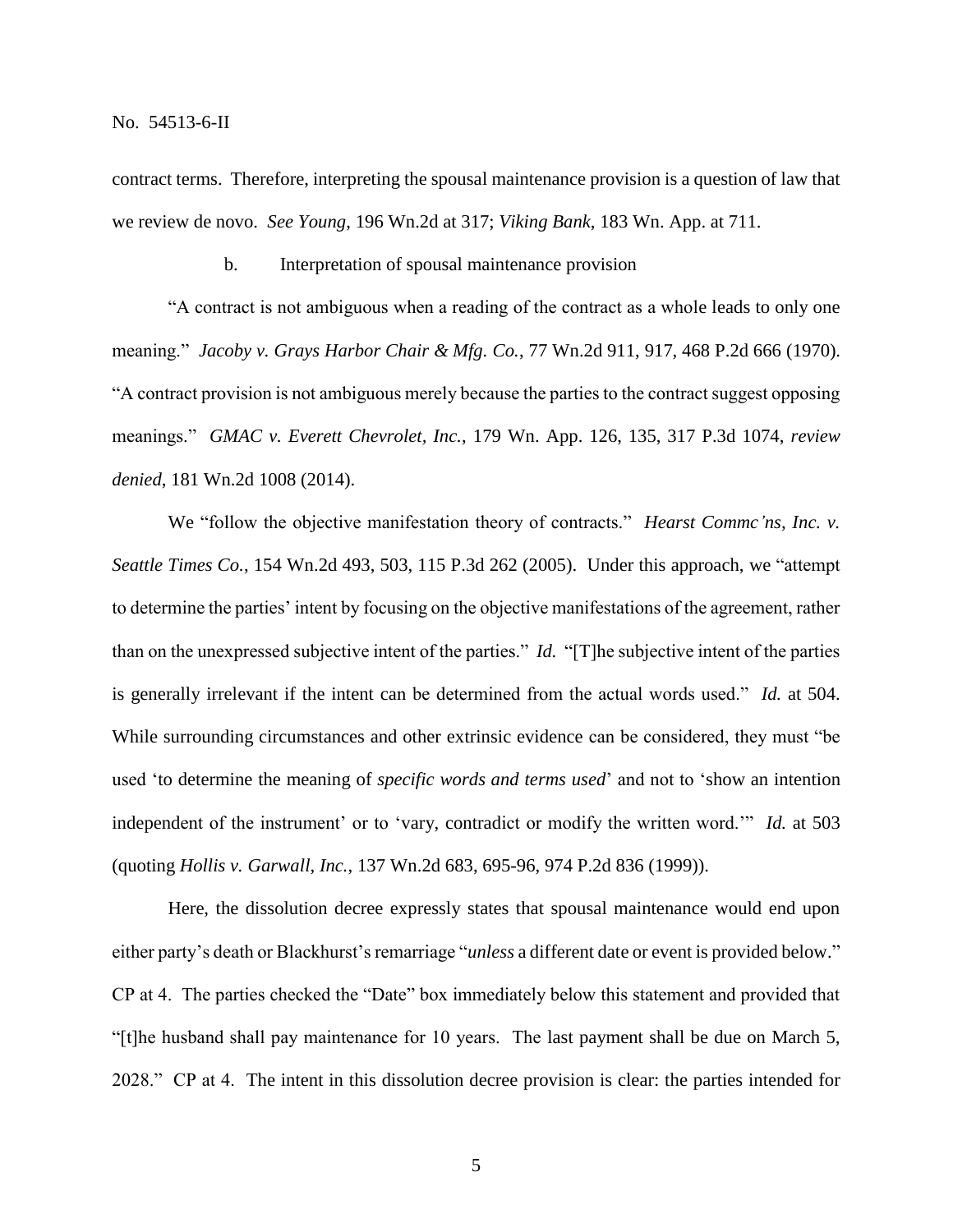spousal maintenance payments to continue for 10 years, until March 5, 2028, instead of ending upon remarriage or death.

The dissolution decree is not ambiguous; rather, the language in the dissolution decree is clear and is subject to only one meaning. Because we can ascertain the parties' intent from the actual words in their agreement, Tyner's subjective intent is irrelevant. Any extrinsic evidence of Tyner's intent cannot be used to delete or contradict the provision expressly providing that spousal maintenance payments will continue for 10 years instead of ending upon Blackhurst's remarriage. Therefore, the dissolution decree shows the parties agreed that spousal maintenance would survive Blackhurst's remarriage.<sup>2</sup>

 $\overline{a}$ 

2. The Spousal Maintenance Provision Does Not Misstate The Law

RCW 26.09.170 $(2)^3$  provides a statutory presumption that

[u]nless otherwise agreed in writing or expressly provided in the decree the obligation to pay future maintenance is terminated upon the death of either party or the remarriage of the party receiving maintenance or registration of a new domestic partnership of the party receiving maintenance.

 $2$  Tyner also argues that there is latent ambiguity justifying the use of extrinsic evidence. A latent ambiguity is one not outwardly apparent from the face of the [contract] but which becomes apparent where, for example, the identity of the beneficiary becomes obscure or uncertain when applying the instrument to the facts as they exist." *Vadman v. Am. Cancer Soc'y*, 26 Wn. App. 697, 699, 615 P.2d 500 (1980). In *Vadman*, there was confusion over a reference to the "National Cancer Foundation" and who was the intended beneficiary. *Id.* at 698-99.

Here, there is no obscure or uncertain term in the spousal maintenance provision that could apply to more than one person or thing. The language of the spousal maintenance provision does not contain ambiguities, latent or otherwise, and it does not require extrinsic evidence for interpretation. *See Jacoby*, 77 Wn.2d at 917; *Hearst*, 154 Wn.2d at 503.

<sup>&</sup>lt;sup>3</sup> RCW 26.09.170 was amended in 2020. However, no substantive changes were made affecting this opinion. Therefore, we cite to the current statute.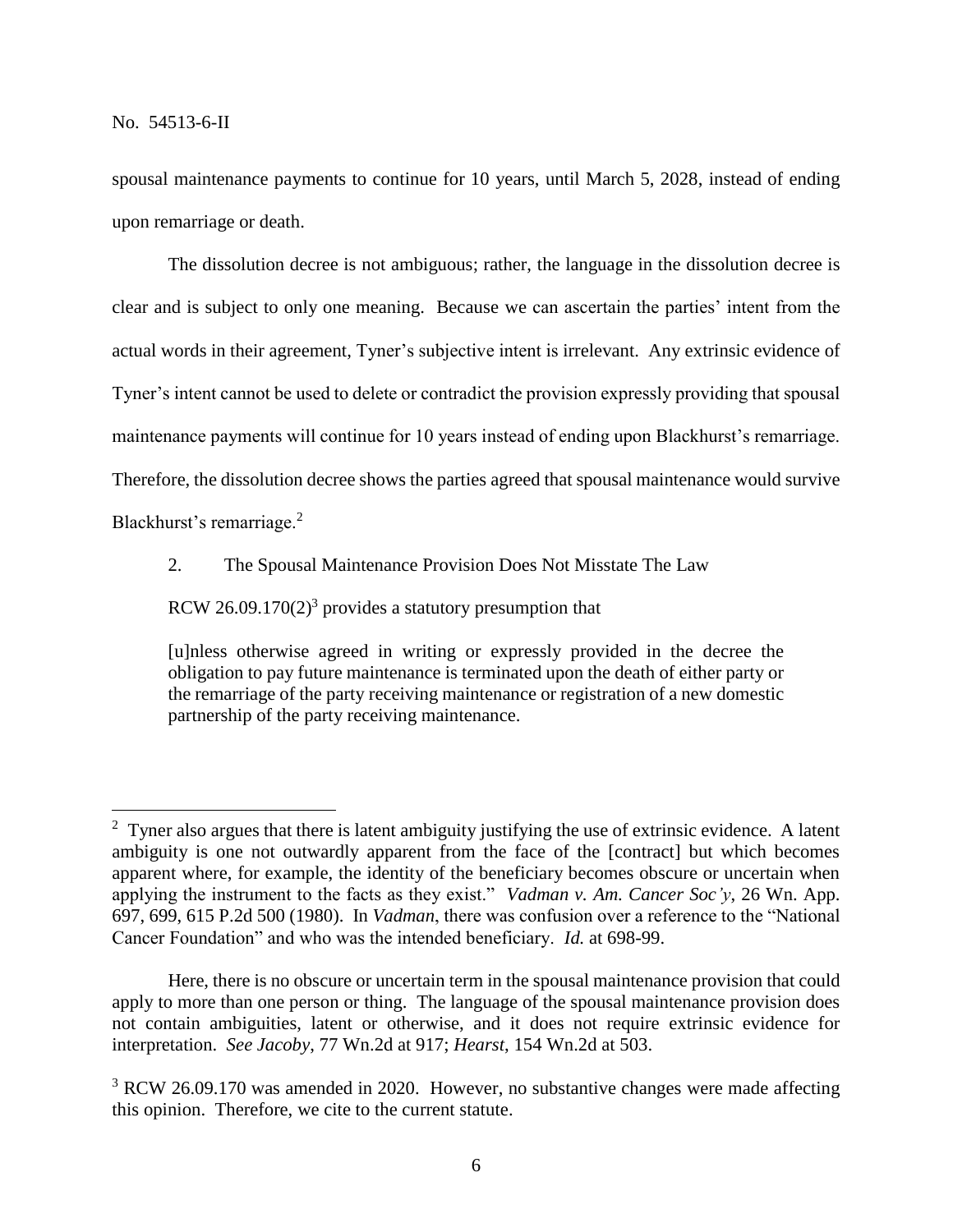Parties to a dissolution are presumed to incorporate the existing statutes into the dissolution decree unless they "expressly declare their mutual intention to so exclude." *In re Marriage of Briscoe*, 134 Wn.2d 344, 348, 949 P.2d 1388, 971 P.2d 500 (1998). This express agreement must be a "'clear manifestation of intent.'" *Id.* (quoting *Wagner v. Wagner*, 95 Wn.2d 94, 99, 621 P.2d 1279 (1980)). The agreement must be "'directly and distinctly stated or expressed rather than implied or left to inference.'" *Id.* (quoting *In re Marriage of Allen*, 78 Wn. App. 672, 678, 898 P.2d 1390 (1995)) (internal quotations omitted).

Tyner relies on *Allen*, 78 Wn. App. 672, to support his argument that the spousal maintenance provision misstates the law because it is contrary to the statutory presumption. *Allen*  fails to support Tyner's argument and is distinguishable.

In *Allen*, the court interpreted a spousal maintenance provision based on a mandatory dissolution decree form where the parties could check one of two boxes: one for the obligation ending upon death or remarriage and one for "Other." *Id.* at 675. The parties did not check either box but instead wrote in a date of final payment above both boxes. *Id.* The court held that the parties had not expressly stated their intent to deviate from the statutory presumption that spousal maintenance terminates upon remarriage, so the obligation ended upon remarriage. *Id.* at 679. In so holding, the court stated that

[b]ecause the form does not change the statutory presumption, merely retaining language in the form, without any effort to clarify it or to mark either of the applicable boxes beside it, is not sufficient to overcome the statutory presumption. The law must drive the forms, not vice versa.

## *Id.* at 678-79.

Contrary to Tyner's argument, *Allen* did not state that the spousal maintenance provision misstated the law. Also, unlike in *Allen*, the spousal maintenance provision here expressly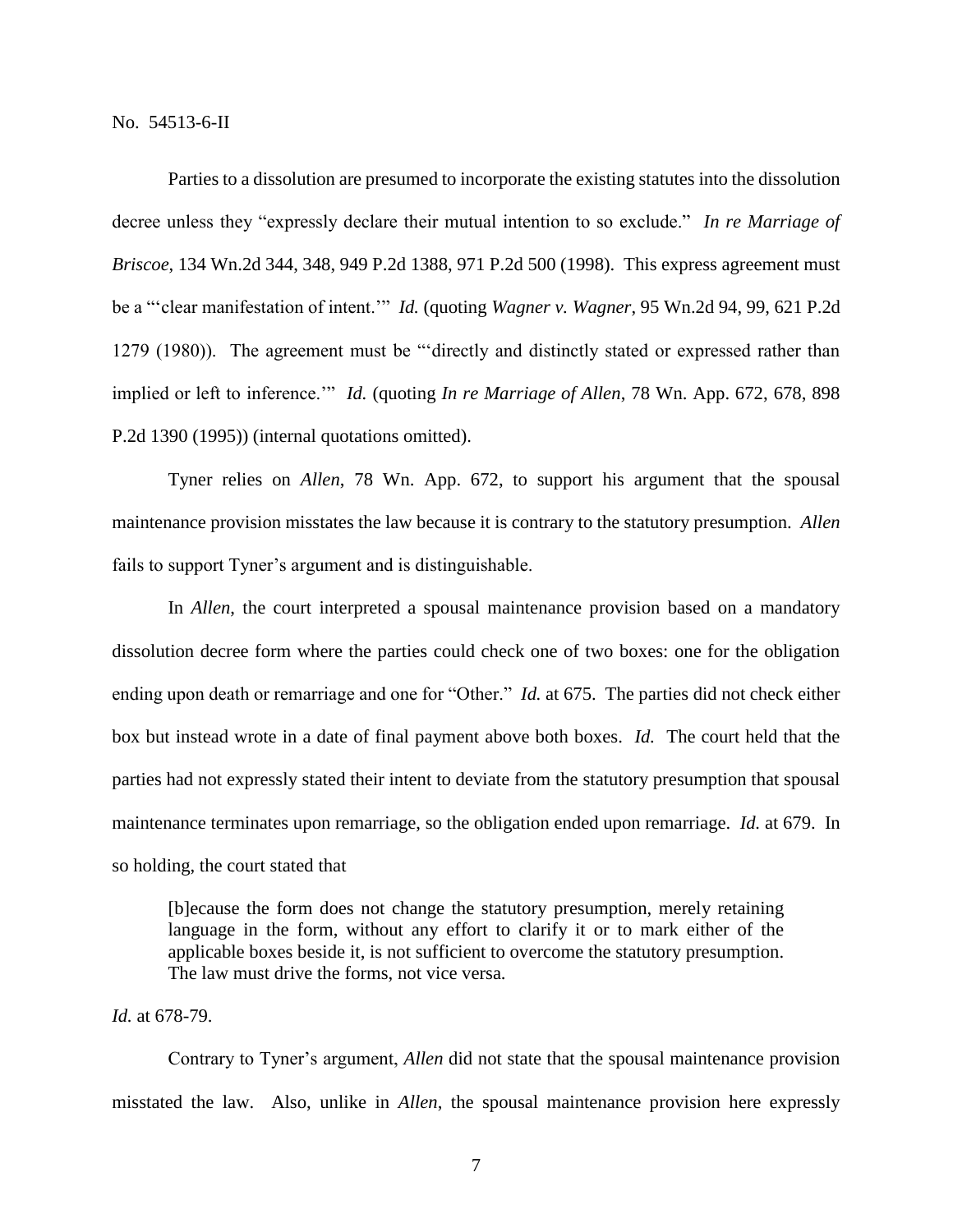incorporates the statutory presumption by including language stating that "[s]pousal support will end when . . . the spouse receiving support gets married . . . *unless*" the parties provide a different date or event. CP at 4. The language preceding "unless" is the default (i.e., the statutory presumption that spousal maintenance terminates upon remarriage). The parties must affirmatively provide their own language below this statement to override the statutory presumption and satisfy RCW 26.09.170(2)'s provision that the presumption is overridden when "agreed in writing or expressly provided in the decree." The parties here did just that.

The spousal maintenance provision clearly states that the spousal maintenance ends on March 5, 2028, instead of ending upon remarriage or death. That statement is a "clear manifestation of intent" to waive the statutory presumption that spousal maintenance ends upon remarriage. *See Briscoe*, 134 Wn.2d at 348. Therefore, the default statutory presumption no longer applies by the parties' express agreement in the dissolution decree. *See id.*

The spousal maintenance provision in the dissolution decree did not misstate the law. Accordingly, the trial court did not err by concluding that the spousal maintenance award survives Blackhurst's remarriage. 4

## B. DENIAL OF MODIFICATION REQUEST

 $\overline{a}$ 

Tyner argues that the trial court erred by finding that Blackhurst's remarriage to a person with significant income was not a substantial change in circumstances justifying modification of spousal maintenance. We agree.

<sup>&</sup>lt;sup>4</sup> Tyner argues that the mandatory pattern form, from which the spousal maintenance provision was copied, misstates the law. As discussed above, the spousal maintenance provision does not contain a misstatement of law or misrepresentation of the statutory presumption. The fact that the dissolution decree used language from the mandatory form is irrelevant. *See Hearst*, 154 Wn.2d at 503 (extrinsic evidence cannot be used to vary, contradict, or modify the written word).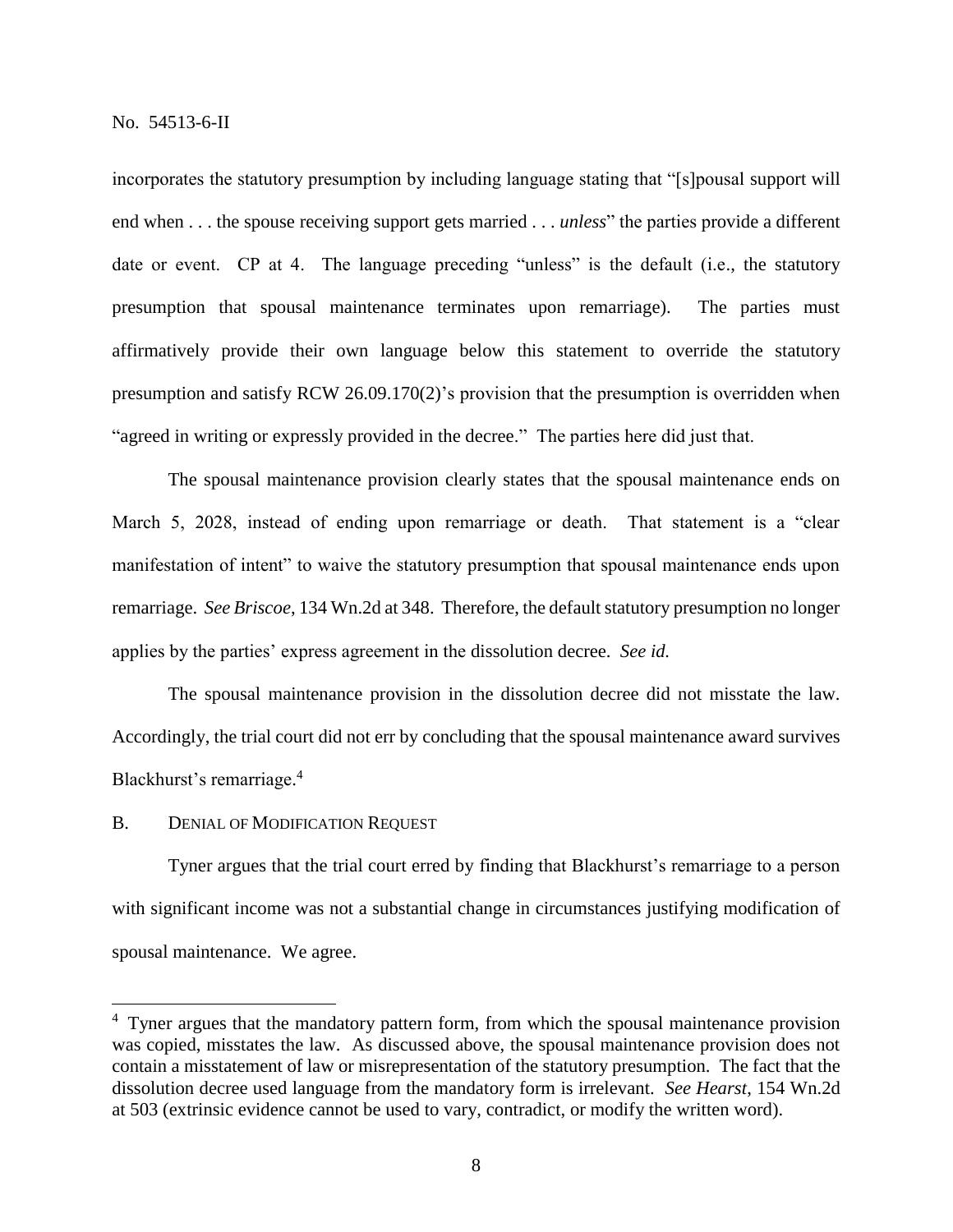RCW 26.09.170(1) states that the provisions of a dissolution decree respecting maintenance or support may be modified upon a showing of a substantial change of circumstances. Modification is permitted when there are "substantial unanticipated changes in the circumstances of the parties" that were not "within the contemplation of the parties at the time the decree was entered." *Wagner*, 95 Wn.2d at 98, 100. The phrase "change in circumstances" refers to the parties' financial abilities and necessities. *In re Marriage of Ochsner*, 47 Wn. App. 520, 524, 736 P.2d 292, *review denied*, 108 Wn.2d 1027 (1987).

"The determination of whether a substantial change of circumstances justifying modification has occurred is within the sound discretion of the trial court and will not be reversed on appeal absent an abuse of discretion." *Fox v. Fox*, 87 Wn. App. 782, 784, 942 P.2d 1084 (1997). Abuse of discretion occurs where the court's decision is manifestly unreasonable or based on untenable grounds. *Salas v. Hi-Tech Erectors*, 168 Wn.2d 664, 669, 230 P.3d 583 (2010). A trial court's failure to exercise discretion is also an abuse of discretion. *Mainline Rock & Ballast, Inc. v. Barnes, Inc.*, 8 Wn. App. 2d 621, 626, 439 P.3d 676, *review denied*, 193 Wn.2d 1033 (2019).

The parties have not cited to any case that has addressed the meaning of "within the contemplation" in the context of spousal maintenance modification. Nor have they provided any law to show whether that contemplation must be objective or subjective. However, in the context of recovering damages from breach of contract, "within the contemplation" of the parties means "foreseeable" or not "reasonably unknown." *See Nevue v. Close*, 123 Wn.2d 253, 258, 867 P.2d 635 (1994); *Larsen v. Walton Plywood Co.*, 65 Wn.2d 1, 15, 390 P.2d 677, 396 P.2d 879 (1964).

Here, the trial court denied Tyner's request for modification of the award because Tyner "knew or should have known" that Blackhurst's remarriage was a circumstance he "could have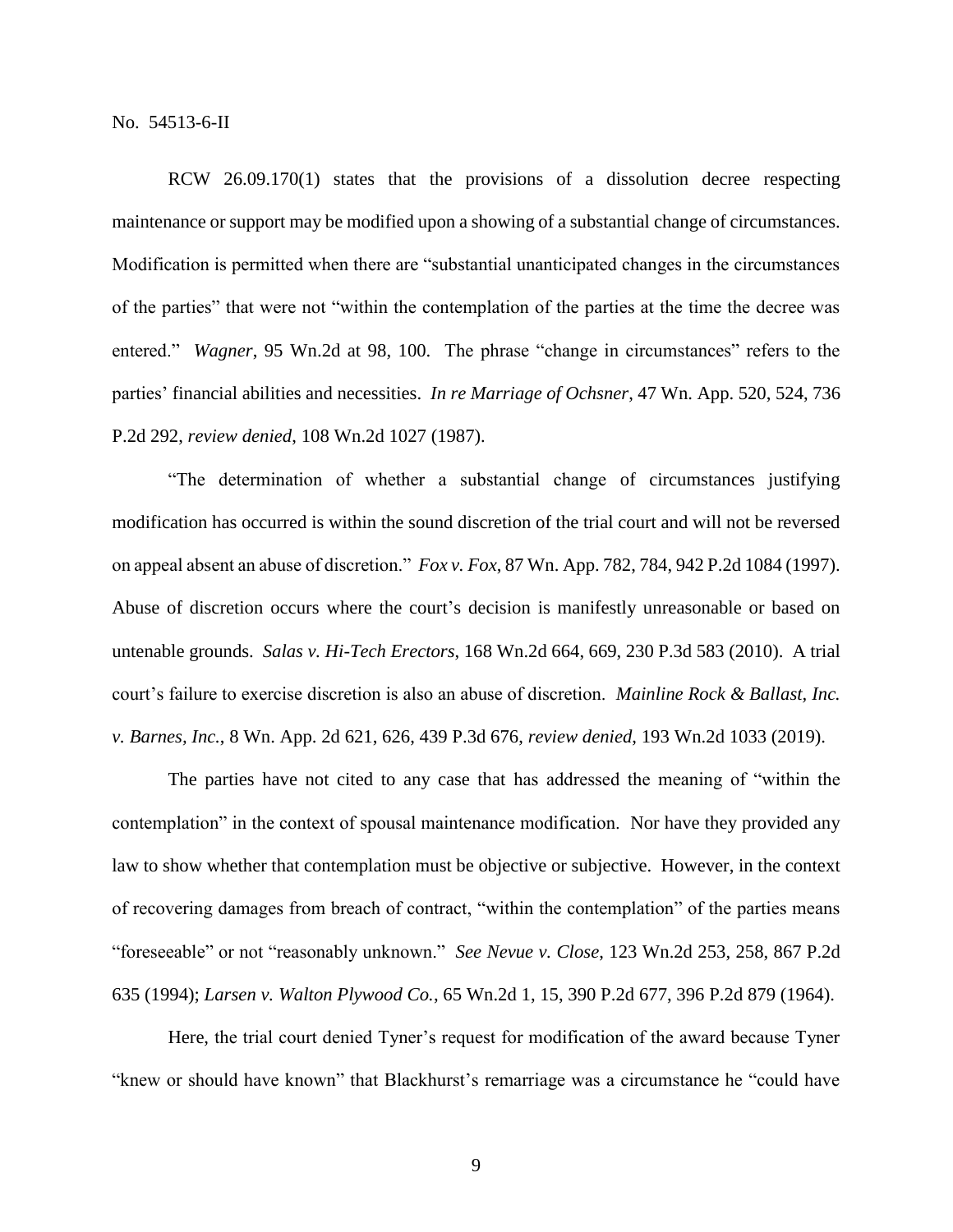contemplated" and "objectively should have [] contemplated" because the dissolution decree expressly addressed Blackhurst's remarriage in the spousal maintenance provision, and Tyner went over drafts of the decree step by step. 2 VRP (Mar. 4, 2020) at 18. Because the dissolution decree explicitly referenced Blackhurst's remarriage, it was foreseeable and not reasonably unknown to Tyner that Blackhurst would remarry. Therefore, Blackhurst's remarriage was "within the contemplation" of the parties. *See Nevue*, 123 Wn.2d at 258; *Larsen*, 65 Wn.2d at 15.

However, a "change in circumstances" justifying spousal maintenance modification refers to the parties' financial abilities and necessities. *Ochsner*, 47 Wn. App. at 524. Here, the original award of spousal maintenance was based on Blackhurst's complete lack of income due to her status as a stay-at-home mother during the course of her marriage to Tyner. But Blackhurst's current spouse's income provides Blackhurst with more financial support than Blackhurst had at the time of dissolution. The record shows that the trial court simply dismissed the possibility that Blackhurst's current spouse's higher income justified modification because it was connected to the possibility of remarriage, which was within the contemplation of the parties. The trial court did not exercise any discretion to consider the amount of Blackhurst's current spouse's income and whether that amount was within the contemplation of the parties.

The trial court abused its discretion by not exercising its discretion in determining whether Blackhurst's current spouse's higher income was a substantial change in circumstances justifying modification of spousal maintenance. Therefore, we reverse the trial court's denial of Tyner's petition to modify spousal maintenance and remand for the trial court to determine whether the amount of Blackhurst's current spouse's income is a substantial change in circumstances justifying modification of spousal maintenance.